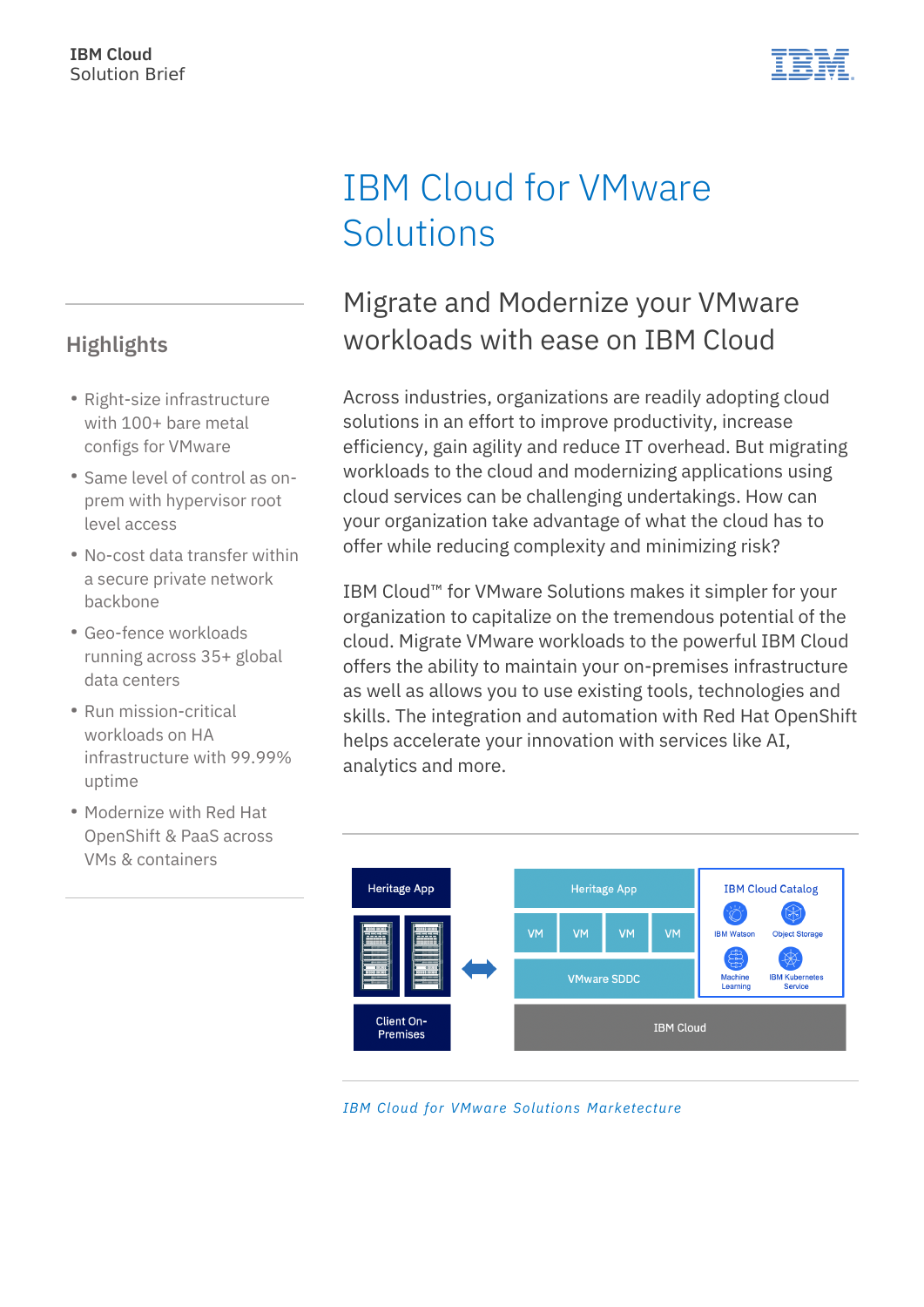#### **IBM Cloud** Solution Brief



Take advantage of a hybrid cloud approach by extending workloads using secure and seamless networking capabilities offered by VMware. IBM Cloud provides clients the option of full access to hypervisor and native VMware stack to manage resources as you would on premises.

With IBM Cloud for VMware Solutions, you gain:

- **Choice:** Select from multiple hardware configurations, single or multi-tenant infrastructure, licensing and storage options. Use IBM Cloud data centers in North America, Europe and Asia to scale globally.
- **Security:** Safeguard your data and enterprise workloads with a secure private network backbone while retaining full control of operations—on premises and in the cloud.
- **Expertise:** Tap into the expertise of thousands of VMware cloud technical experts. Draw from more than a decade of IBM experience designing, deploying and managing VMware infrastructure.

#### **Key Use Cases**

- **Data Center Transformation**: Capacity expansion extending to the cloud, consolidate data center footprint, modernize on-premises infrastructure
- **Disaster Recovery, Business Continuity & HA**: Cost-efficiently increase IT resiliency with industry leading solutions like Veeam and Zerto.
- **Workload Security & Compliance**: Offload security maintenance, access compliance measures via a cloud vendor
- **Transformation& Modernization of VMware Workloads**: Improve business results with technologies like AI/ML through Red Hat Openshift on existing VMware investment

#### **Choose your IBM Cloud and VMware Solution**

#### *IBM Cloud for VMware Solutions - Shared*

IBM Cloud for VMware Solutions Shared (IC4V Shared) leverages VMware vCloud Director and enables customers to extend their VMs to the cloud with ultimate capacity flexibly and scalability, while only paying for what is consumed. With IBM managing the infrastructure up to the hypervisor, clients don't need to worry about managing updates and patching themselves, and instead can focus on application innovation. In addition, with a fully native like VMware experience, clients can leverage their existing investment VMware resources and skills.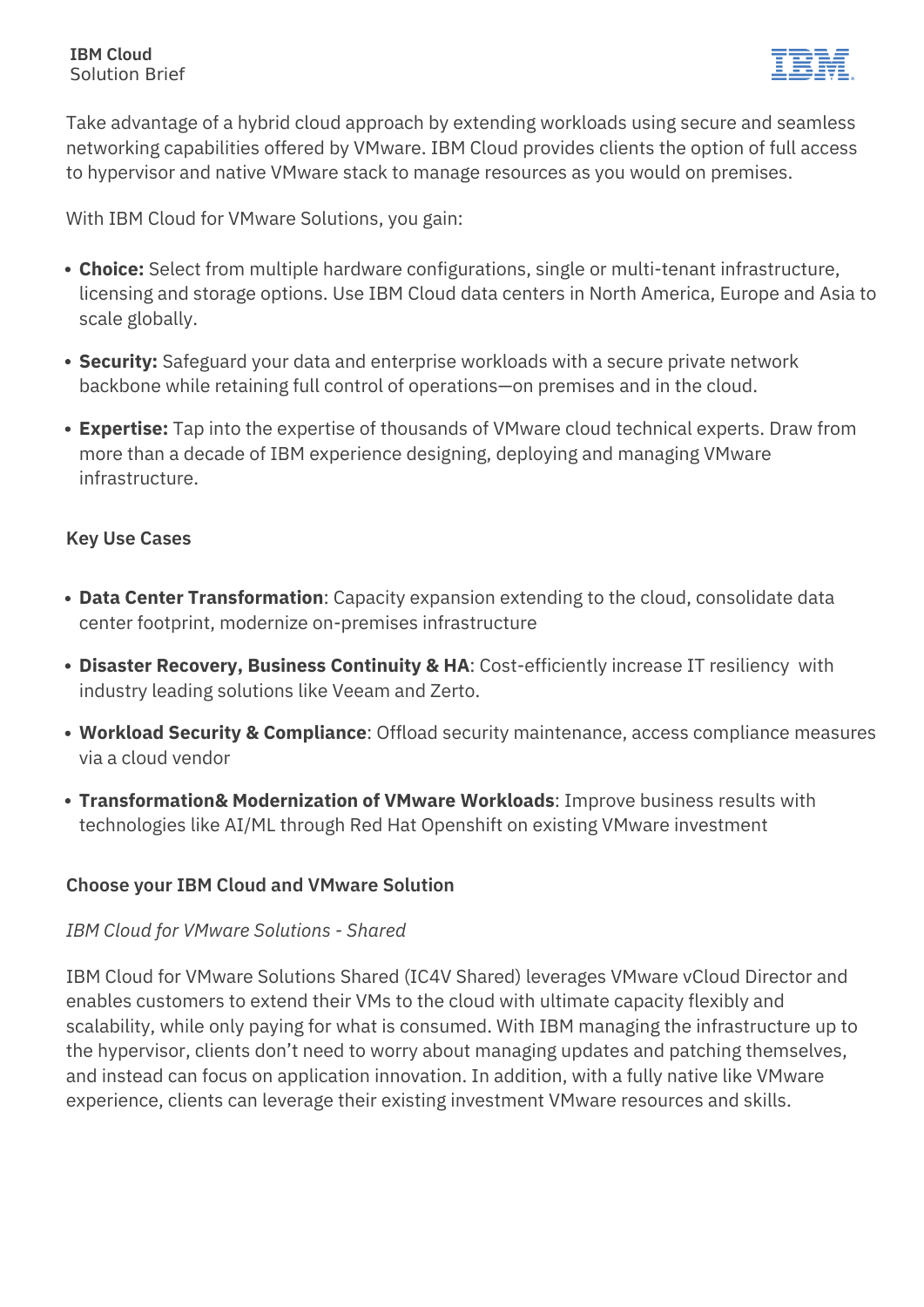#### **IBM Cloud** Solution Brief



IC4V Shared is offered in two consumption models: On-Demand and Reserved. With "On-Demand", compute resources are made available to users on an as needed basis and billed hourly. This model is a best fit for VMs which are consumed for a short period of time or for fluctuating capacity needs like cloud bursting and non-critical DR workloads.

With "Reserved", clients can reserve their compute capacity needs with an upfront reservation in a monthly billing model, guaranteeing the availability of resources. Other than compute, all resources such as storage and egress are charged as per actual usage for both "On-Demand" and "Reserved" consumption models.

### *IBM Cloud for VMware Solutions - Dedicated*

IBM Cloud for VMware Solutions is also available in a "dedicated" model on single-tenant infrastructure. Clients who are looking to retain control of managing updates and patching can choose this "client-managed" model for higher levels of isolation for enhanced security and compliance readiness. With full control up the hypervisor level, and full native access to the VMware stack so clients can move workloads to and from the cloud without changing apps, tooling, scripts — or investing in new skills.

#### *IBM Cloud Professional Services*

Work with the IBM® Cloud Professional Services team to design, accelerate and implement VMware solutions on bare metal servers. Whether you need help with implementation, workload migration or a fully managed environment, the IBM Cloud Professional Services team can help meet your needs. The IBM Cloud becomes an extension of your existing data centers.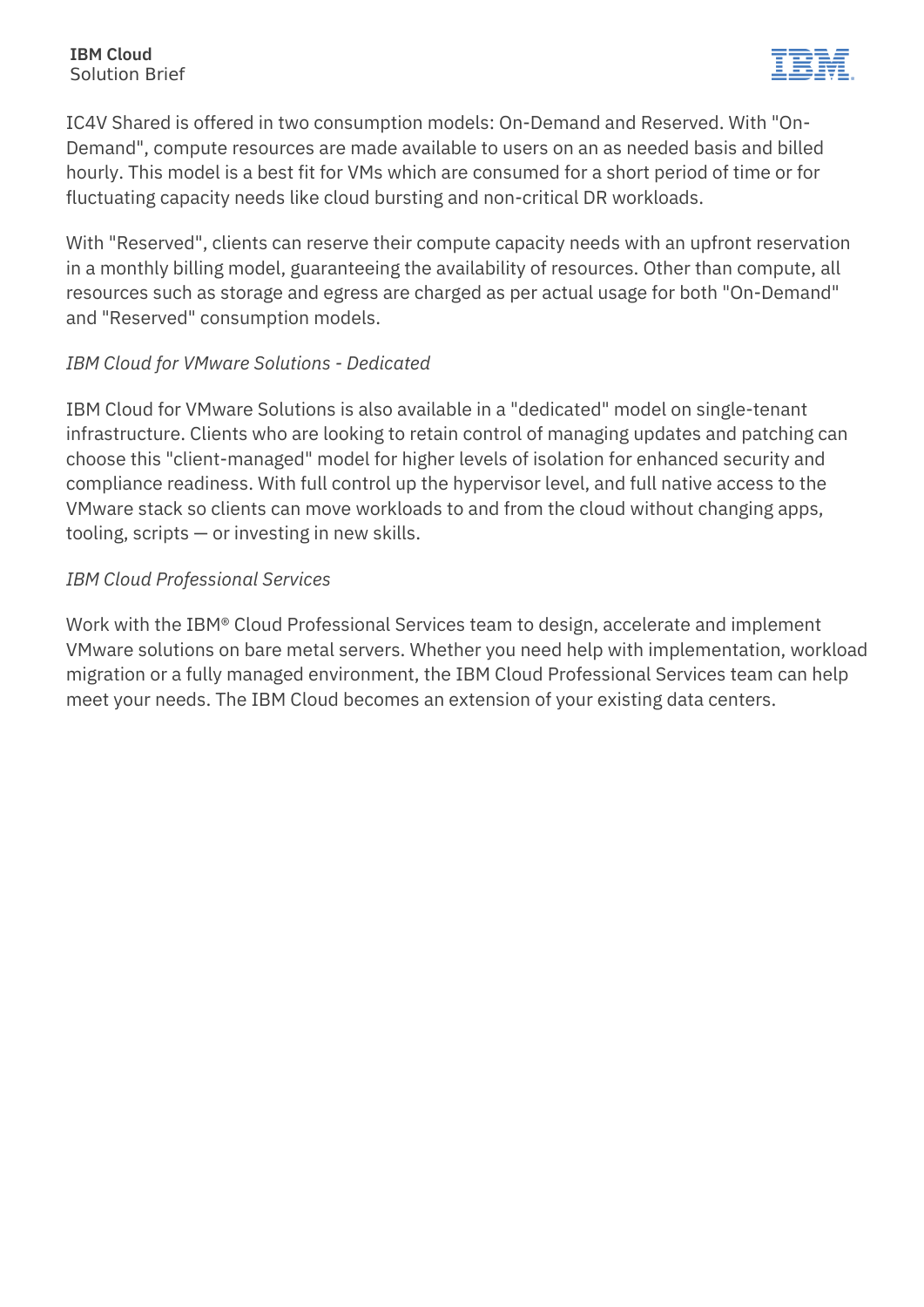

### **Why IBM?**

IBM Cloud for VMware Solutions makes cloud adoption fast and easy, allowing customers to optimize the value of existing on-premises infrastructure while confidently leveraging the same familiar tools, technologies and skills in the cloud.

Customers gain rapid scalability, deployment in more than 35 global data centers and access to industry-leading disaster recovery, backup, security and compliance solutions from an array of ecosystem partners.

### **Next steps**

 $\rightarrow$  [For more information, please visit IBM](http://www.ibm.com/cloud/vmware) [Cloud for VMware Solutions](http://www.ibm.com/cloud/vmware)

### **For more information**

Talk with an IBM Cloud advisor to learn more. 1-844-95-CLOUD (Priority code: CLOUD)

Additionally, IBM Global Financing provides numerous payment options to help you acquire the technology you need to grow your business. We provide full lifecycle management of IT products and services, from acquisition to disposition. For more information, visit: [ibm.com/financing](https://www.ibm.com/financing)

IBM Maintenance and Technical Support solutions can help you get the most out of your IT investment by reducing support costs, increasing availability and simplifying management with integrated support for your multiproduct, multivendor hardware and software environment. For more information on hardware maintenance, software support, solution support and managed support, visit: [ibm.com/services/maintenance](https://www.ibm.com/services/maintenance)